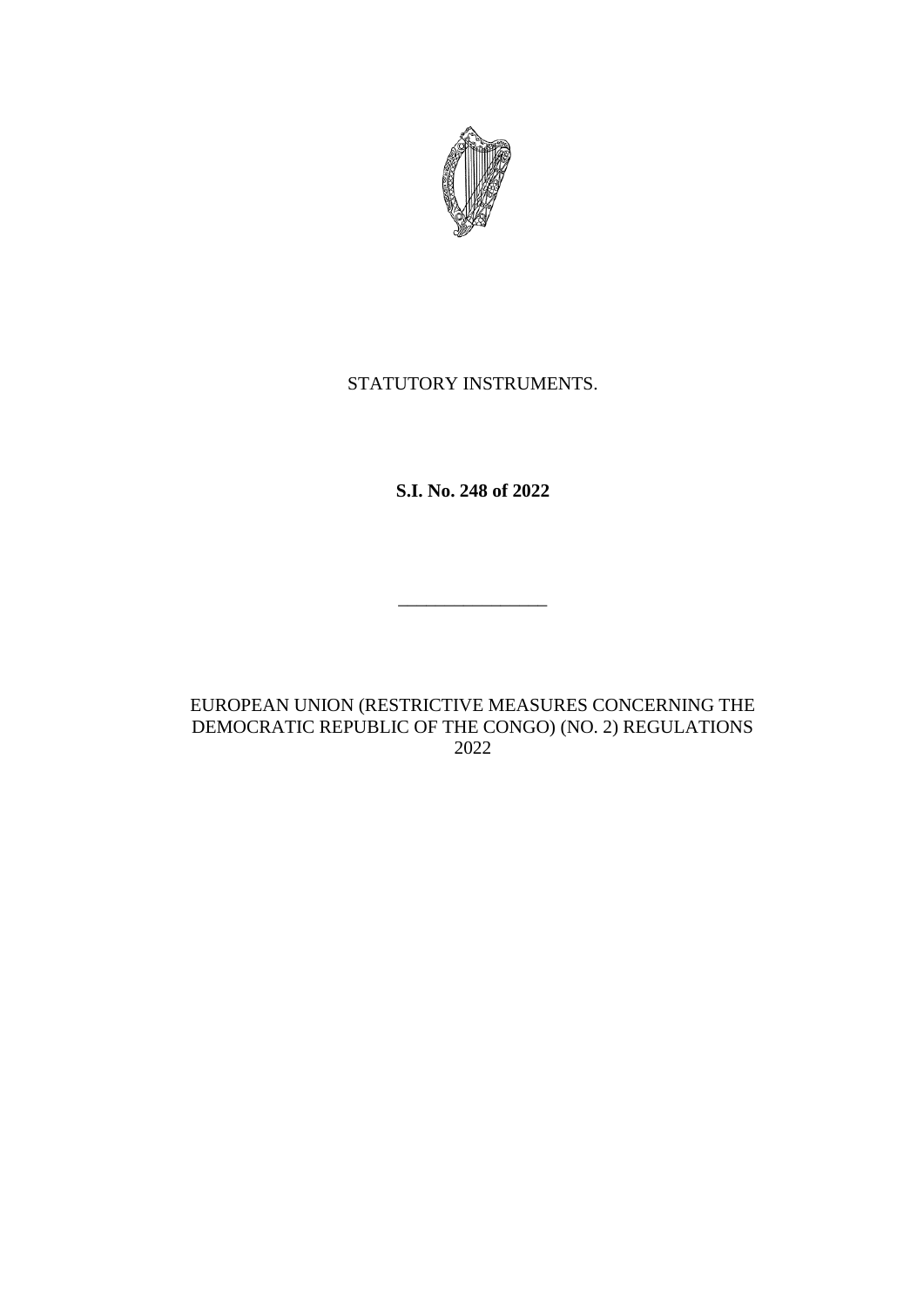#### S.I. No. 248 of 2022

#### EUROPEAN UNION (RESTRICTIVE MEASURES CONCERNING THE DEMOCRATIC REPUBLIC OF THE CONGO) (NO. 2) REGULATIONS 2022

I, LEO VARADKAR, Minister for Enterprise, Trade and Employment, in exercise of the powers conferred on me by section 3 of the European Communities Act 1972 (No. 27 of 1972) and for the purpose of giving full effect to Council Regulation (EC) No  $1183/2005$  of 18 July  $2005<sup>1</sup>$ , as amended, hereby make the following regulations:

1. These Regulations may be cited as the European Union (Restrictive Measures concerning the Democratic Republic of the Congo) (No. 2) Regulations 2022.

2. (1) In these Regulations -

"Council Regulation" means Council Regulation (EC) No 1183/2005 of 18 July  $2005<sup>1</sup>$  as amended by the European acts specified in Schedule 1;

"European act" means an act adopted by an institution of the European Union or an institution of the European Communities.

(2) A word or expression which is used in these Regulations and which is also used in the Council Regulation has, unless the context otherwise requires, the same meaning in these Regulations as it has in the Council Regulation.

3. A person who contravenes a provision of the Council Regulation specified in Schedule 2 shall be guilty of an offence.

4. Notwithstanding Regulation 3, a person who has received an authorisation under Article 1, 3(1), 3(2), 4(1) or 4b(1) of the Council Regulation may, subject to compliance with the terms and conditions of such authorisation, do such of the things as are so authorised.

5. A person who is guilty of an offence under Regulation 3 shall be liable -

- (*a*) on summary conviction, to a class A fine or to imprisonment for a term not exceeding 12 months or both, or
- (*b*) on conviction on indictment, to a fine not exceeding  $\epsilon$ 500,000 or to imprisonment for a term not exceeding 3 years or both.

<sup>1</sup> OJ L193, 23.7.2005, p.1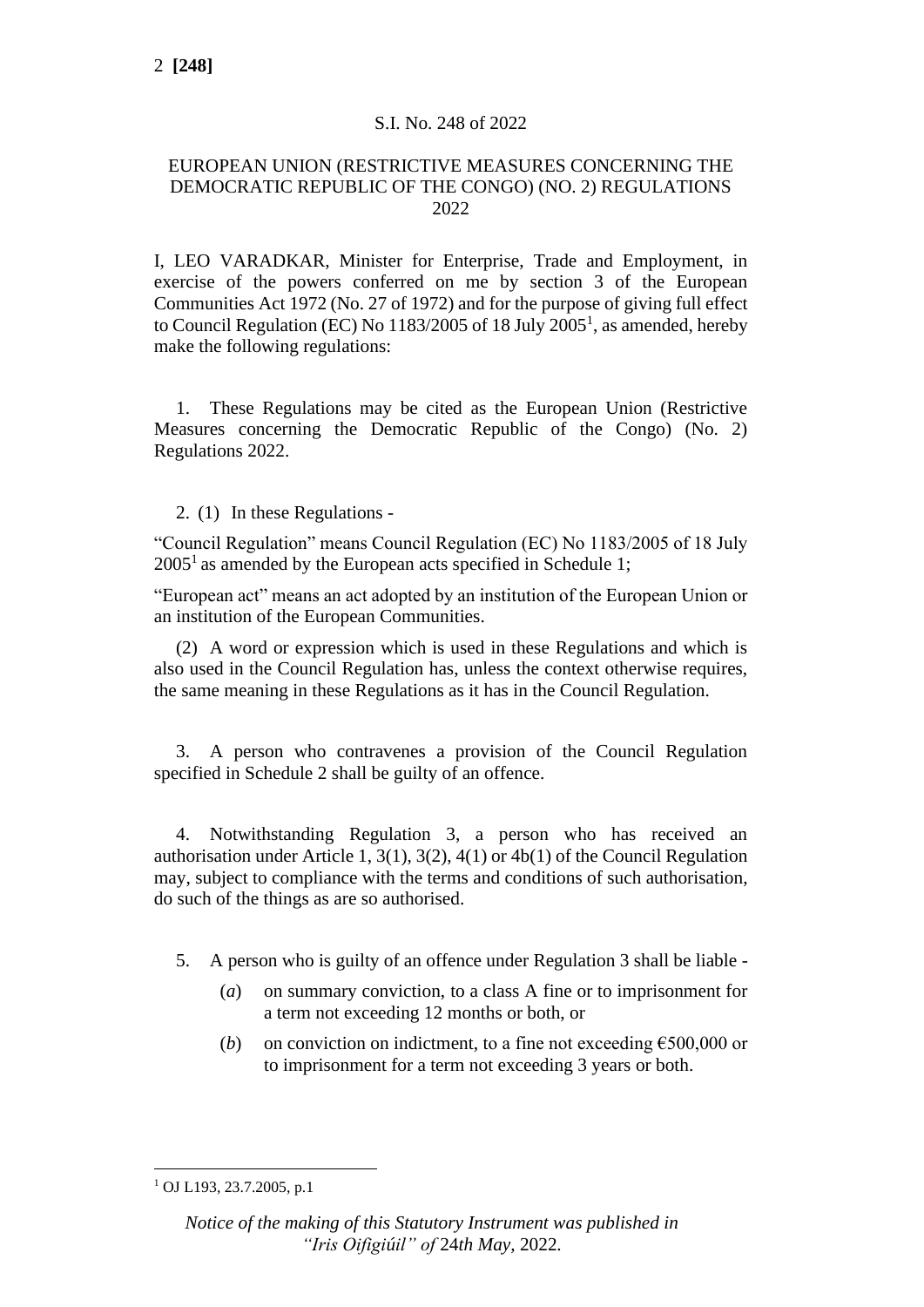6. A competent authority in the State, following such consultation as it considers necessary with other competent authorities, for the purposes of the administration and enforcement of the Council Regulation or these Regulations, may give in writing such directions to a person as it sees fit.

7. A person who fails to comply with a direction given under Regulation 6 within the time specified in the direction shall be guilty of an offence and shall be liable on summary conviction to a class A fine or to imprisonment for a term not exceeding 6 months or both.

8. Where an offence under these Regulations is committed by a body corporate and is proved to have been so committed with the consent or connivance of or to be attributable to any neglect on the part of any person, being a director, manager, secretary or other officer of the body corporate, or a person who was purporting to act in such capacity, that person shall, as well as the body corporate, be guilty of an offence and shall be liable to be proceeded against and punished as if he or she were guilty of the first-mentioned offence.

9. (1) Proceedings for an offence under these Regulations in relation to an act committed outside the State may be taken in any place in the State and the offence may for all incidental purposes be treated as having been committed in that place.

(2) Where a person is charged with an offence referred to in paragraph (1), no further proceedings in the matter (other than any remand in custody or on bail) may be taken except by or with the consent of the Director of Public Prosecutions.

(3) In proceedings for an offence referred to in paragraph (1),

- (*a*) a certificate purporting to be signed by an officer of the Department of Foreign Affairs and stating that a passport was issued by that Department to a person on a specified date, and
- (*b*) a certificate that is signed by an officer of the Minister for Justice and stating that, to the best of the officer's knowledge and belief, the person has not ceased to be an Irish citizen,

is evidence that the person was an Irish citizen on the date on which the offence is alleged to have been committed, and is taken to have been signed by the person purporting to have signed it, unless the contrary is shown.

(4) A person who has been acquitted or convicted of an offence in a place outside the State shall not be proceeded against for an offence under these Regulations in relation to an act committed outside the State consisting of the conduct, or substantially the same conduct, that constituted the offence of which the person has been acquitted or convicted.

10. European Union (Restrictive Measures concerning the Democratic Republic of the Congo) Regulations 2022 (S.I. No. 129 of 2022) are revoked.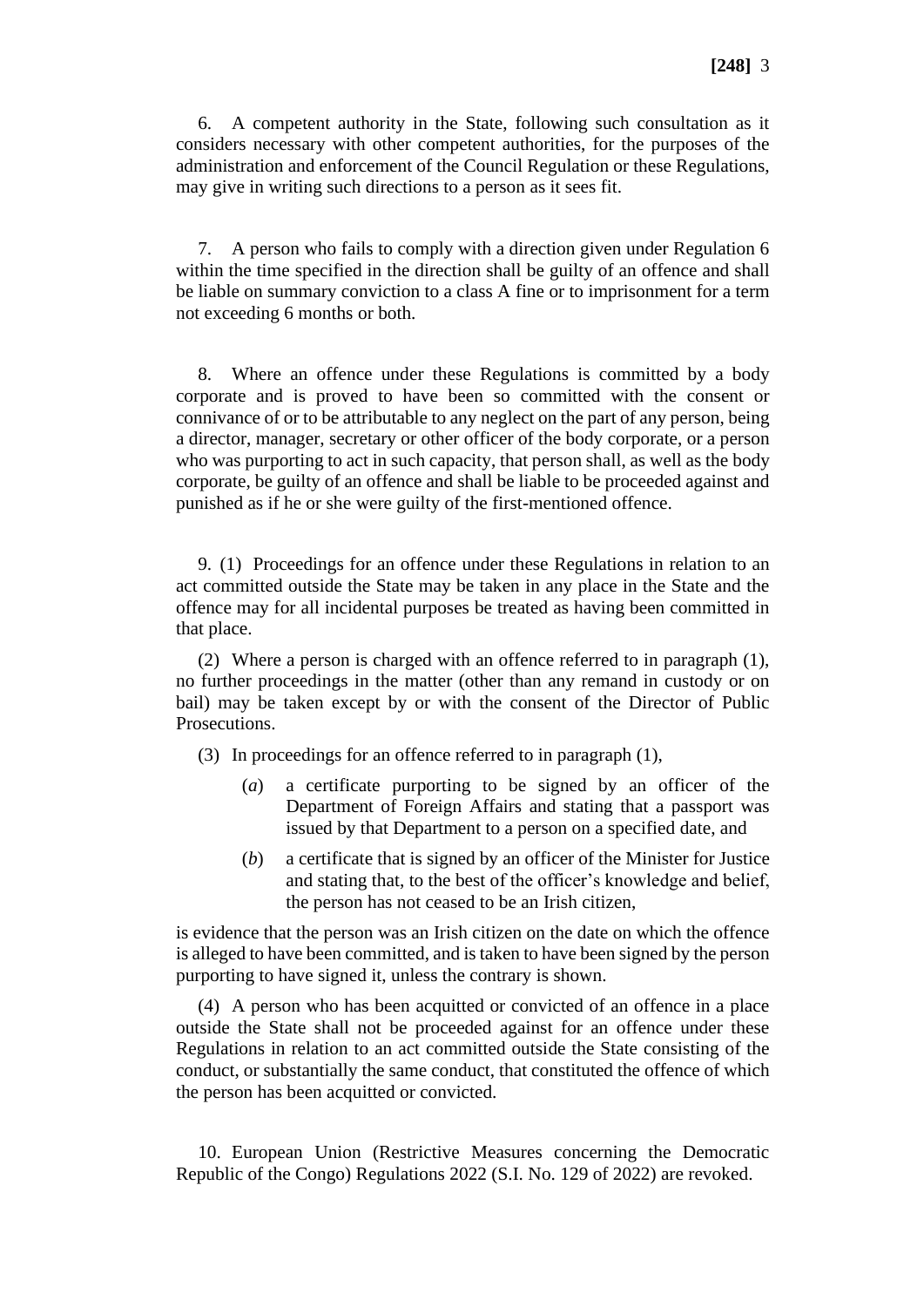## **Schedule 1 Council Regulation**

- 1. Commission Regulation (EC) No 1824/2005 of 9 November 2005<sup>2</sup>
- 2. Commission Regulation (EC) No 84/2006 of 18 January 2006<sup>3</sup>
- 3. Council Regulation (EC) No 1791/2006 of 20 November 2006<sup>4</sup>
- 4. Commission Regulation (EC) No 201/2007 of 23 February 2007<sup>5</sup>
- 5. Commission Regulation (EC) No 400/2007 of 12 April 2007<sup>6</sup>
- 6. Commission Regulation (EC) No 933/2007 of 3 August  $2007<sup>7</sup>$
- 7. Commission Regulation (EC) No 1096/2007 of 20 September 2007<sup>8</sup>
- 8. Commission Regulation (EC) No 242/2009 of 20 March 2009<sup>9</sup>
- 9. Commission Regulation (EU) No  $1250/2010$  of 22 December  $2010^{10}$
- 10. Commission Implementing Regulation (EU) No 1097/2011 of 25 October  $2011^{11}$
- 11. Commission Implementing Regulation (EU) No 7/2012 of 5 January 2012<sup>12</sup>
- 12. Commission Implementing Regulation (EU) No 1251/2012 of 20 December 2012<sup>13</sup>
- 13. Commission Implementing Regulation (EU) No 53/2013 of 22 January 2013<sup>14</sup>
- 14. Council Regulation (EU) No 517/2013 of 13 May 2013<sup>15</sup>
- 15. Council Regulation (EU) No 521/2013 of 6 June 2013<sup>16</sup>
- 16. Council Regulation (EU) No 271/2014 of 17 March 2014<sup>17</sup>
- 17. Council Implementing Regulation (EU) No 1275/2014 of 1 December 2014<sup>18</sup>

<sup>18</sup> OJ L 346, 2.12.2014, p.3

<sup>2</sup> OJ L 294, 10.11.2005, p.3

<sup>3</sup> OJ L 14, 19.1.2006, p.14

<sup>4</sup> OJ L 363, 20.12.2006, p.1

<sup>5</sup> OJ L 59, 27.2.2007, p.73

<sup>6</sup> OJ L 98, 13.4.2007, p.20

<sup>7</sup> OJ L 204, 4.8.2007, p.5

<sup>8</sup> OJ L 246, 21.9.2007, p.29 <sup>9</sup> OJ L 75, 21.3.2009, p.8

<sup>10</sup> OJ L 341, 23.12.2010, p.11

 $11$  OJ L 285, 1.11.2011, p.2

<sup>12</sup> OJ L 4, 7.1.2012, p.1

<sup>13</sup> OJ L 352, 21.12.2012, p.42

<sup>14</sup> OJ L 20, 23.1.2013, p.46

<sup>15</sup> OJ L 158, 10.6.2013, p.1

<sup>16</sup> OJ L 156, 8.6.2013, p.1

<sup>&</sup>lt;sup>17</sup> OJ L 79, 18.3.2014, p.35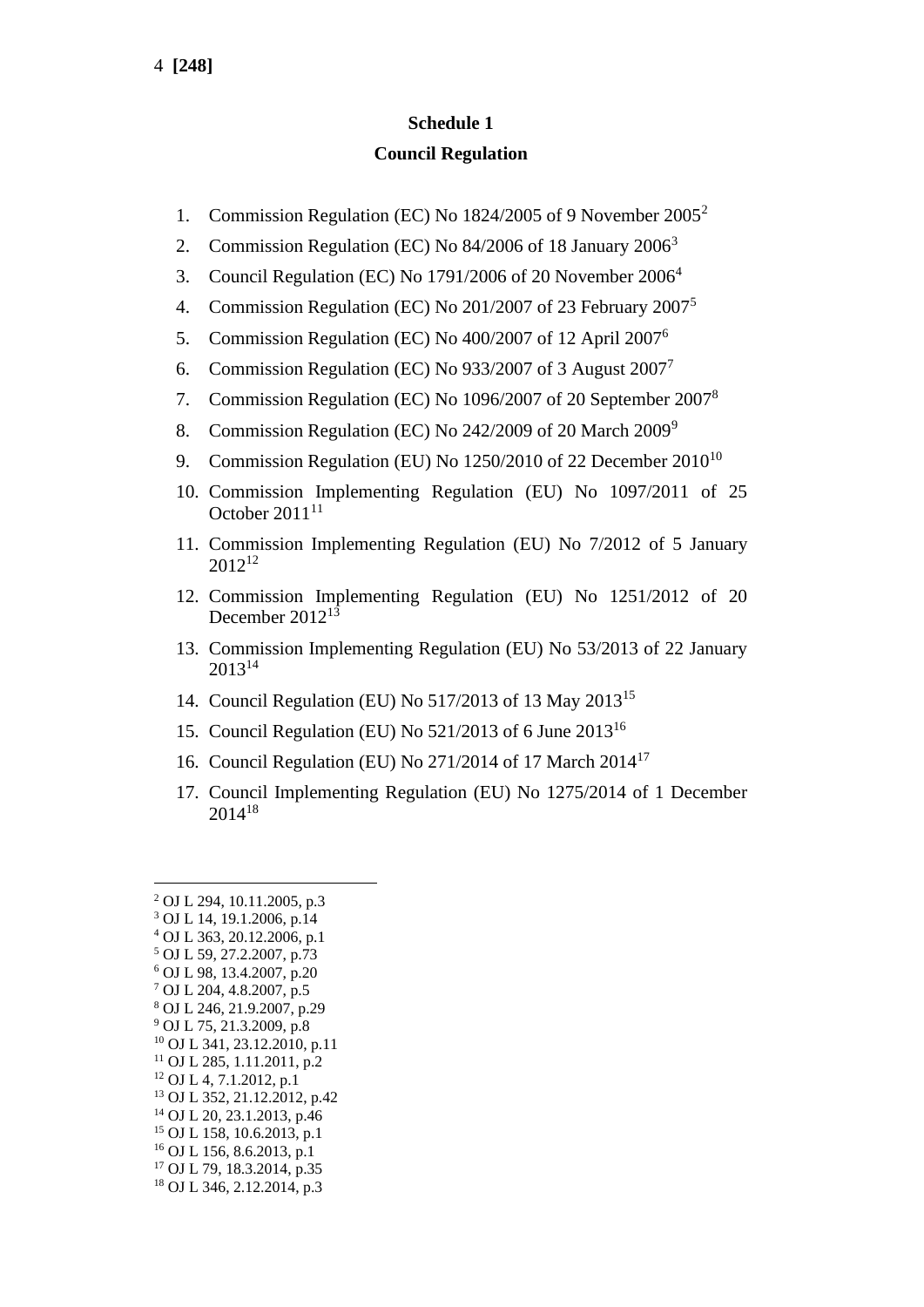- 18. Council Regulation (EU) 2015/613 of 20 April 2015<sup>19</sup>
- 19. Council Implementing Regulation (EU) 2015/614 of 20 April 2015<sup>20</sup>
- 20. Council Regulation (EU) 2016/1165 of 18 July  $2016^{21}$
- 21. Council Regulation (EU) 2016/2230 of 12 December 2016<sup>22</sup>
- 22. Council Implementing Regulation (EU) 2017/199 of 6 February 2017<sup>23</sup>
- 23. Council Implementing Regulation (EU) 2017/396 of 7 March 2017<sup>24</sup>
- 24. Council Implementing Regulation (EU) 2017/904 of 29 May 2017<sup>25</sup>
- 25. Council Regulation (EU) 2017/1326 of 17 July 2017<sup>26</sup>
- 26. Council Implementing Regulation (EU) 2018/197 of 9 February 2018<sup>27</sup>
- 27. Council Implementing Regulation (EU) 2018/569 of 12 April 2018<sup>28</sup>
- 28. Council Implementing Regulation (EU) 2018/1931 of 10 December 2018<sup>29</sup>
- 29. Council Implementing Regulation (EU) 2019/2101 of 9 December 2019<sup>30</sup>
- 30. Council Implementing Regulation (EU) 2020/189 of 12 February 2020<sup>31</sup>
- 31. Council Implementing Regulation (EU) 2020/415 of 19 March 2020<sup>32</sup>
- 32. Council Implementing Regulation (EU) 2020/1507 of 16 October 2020<sup>33</sup>
- 33. Council Implementing Regulation (EU) 2020/2021 of 10 December 2020<sup>34</sup>
- 34. Council Implementing Regulation (EU) 2020/2133 of 17 December 2020<sup>35</sup>
- 35. Council Implementing Regulation (EU) 2021/1863 of 22 October 2021<sup>36</sup>
- 36. Council Implementing Regulation (EU) 2022/2176 of 9 December 202137

 OJ L 102, 21.4.2015, p.3 OJ L 102, 21.4.2015, p.10 OJ L 193, 19.7.2016, p.15 OJ L 336, 12.12.2016, p.1 OJ L 32, 7.2.2017, p.1 OJ L 60, 8.3.2017, p.9 OJ L 138 I, 29.5.2017, p.1 OJ L 185, 18.7.2017, p.19 OJ L 38, 10.2.2018, p.2 OJ L 95, 13.4.2018, p.9 OJ L 314, 11.12.2018, p.1 OJ L318, 10.12.2019, p.1 OJ L 40, 13.2.2020, p.1 OJ L 86, 20.3.2020, p.1 OJ L 345, 19.10.2020, p.1 OJ L 419, 11.12.2020, p.5 OJ L 430, 18.12.2020, p.8 OJ L 377, 25.10.2021, p.1 OJ L 443, 10.12.2021, p.1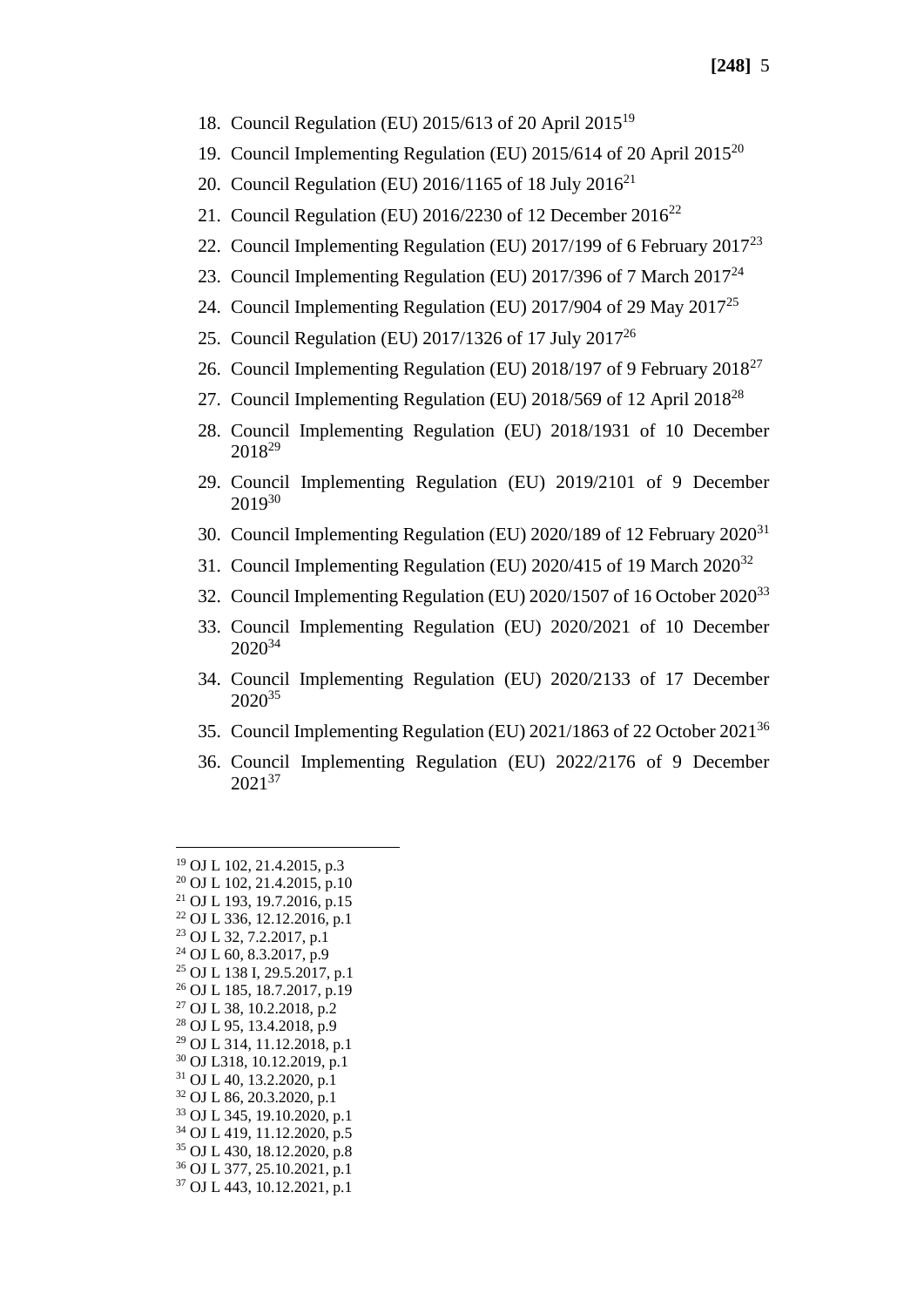## **[248]**

37. Council Implementing Regulation (EU) 2022/2177 of 9 December <sup>38</sup>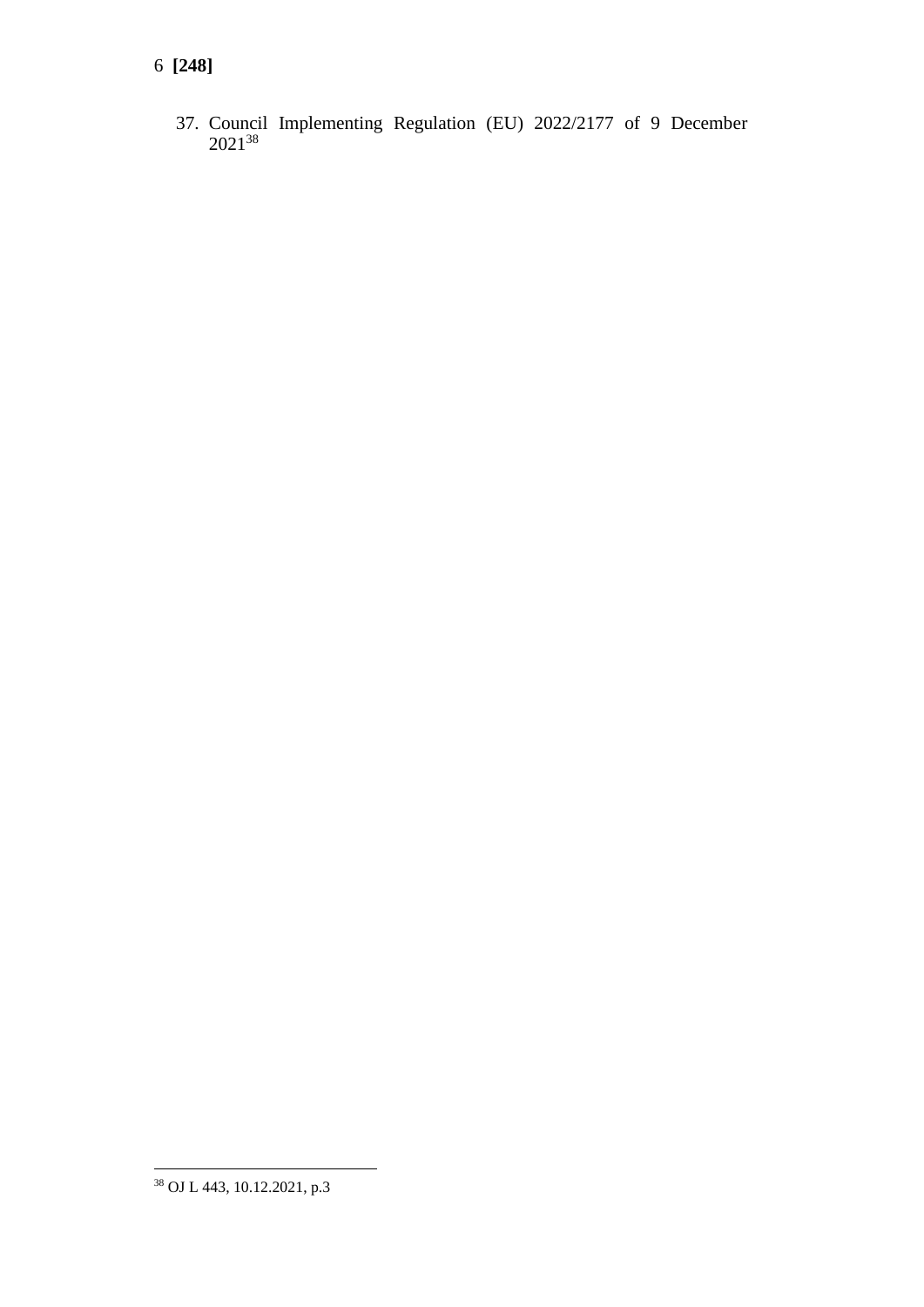### **[248]** 7

# **Schedule 2 Provision of Council Regulation**

Article 1a

Article 2

Article 6(1)

Article 7b



GIVEN under my Official Seal, 12 May, 2022.

LEO VARADKAR, Minister for Enterprise, Trade and Employment.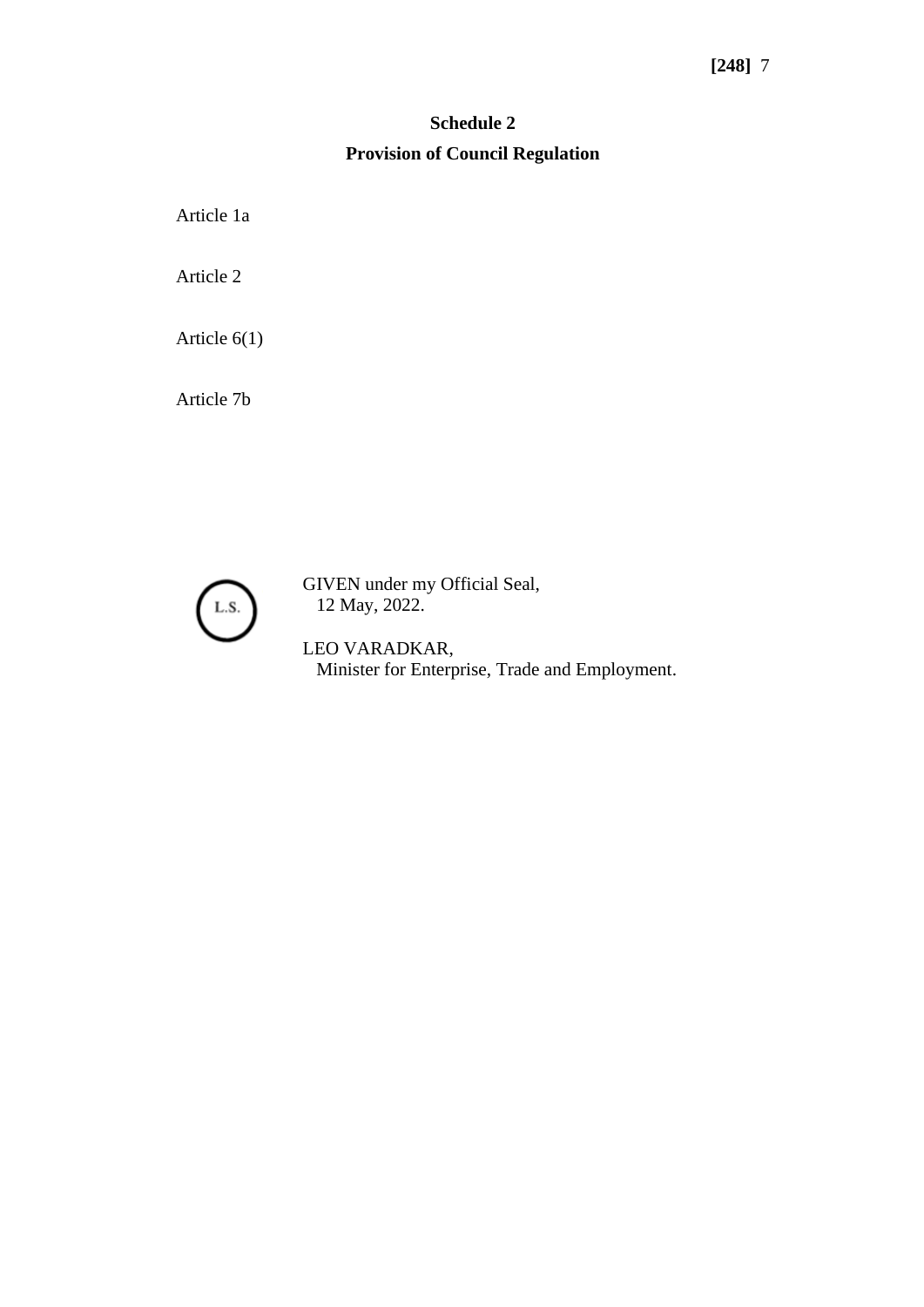### EXPLANATORY NOTE

#### (*This note is not part of the instrument and does not purport to be a legal interpretation*.)

These Regulations provide for the enforcement of restrictive measures contained in Council Regulation (EU) No 1183/2005 regarding restrictive measures concerning the Democratic Republic of the Congo.

The Regulations provide that competent authorities of the State may issue directions for the purpose of giving full effect to the sanctions.

The Regulations create offences for breach of the Council Regulations or for failure to comply with the directions of competent authorities of the State with regard to implementation of the sanctions and provides for appropriate penalties.